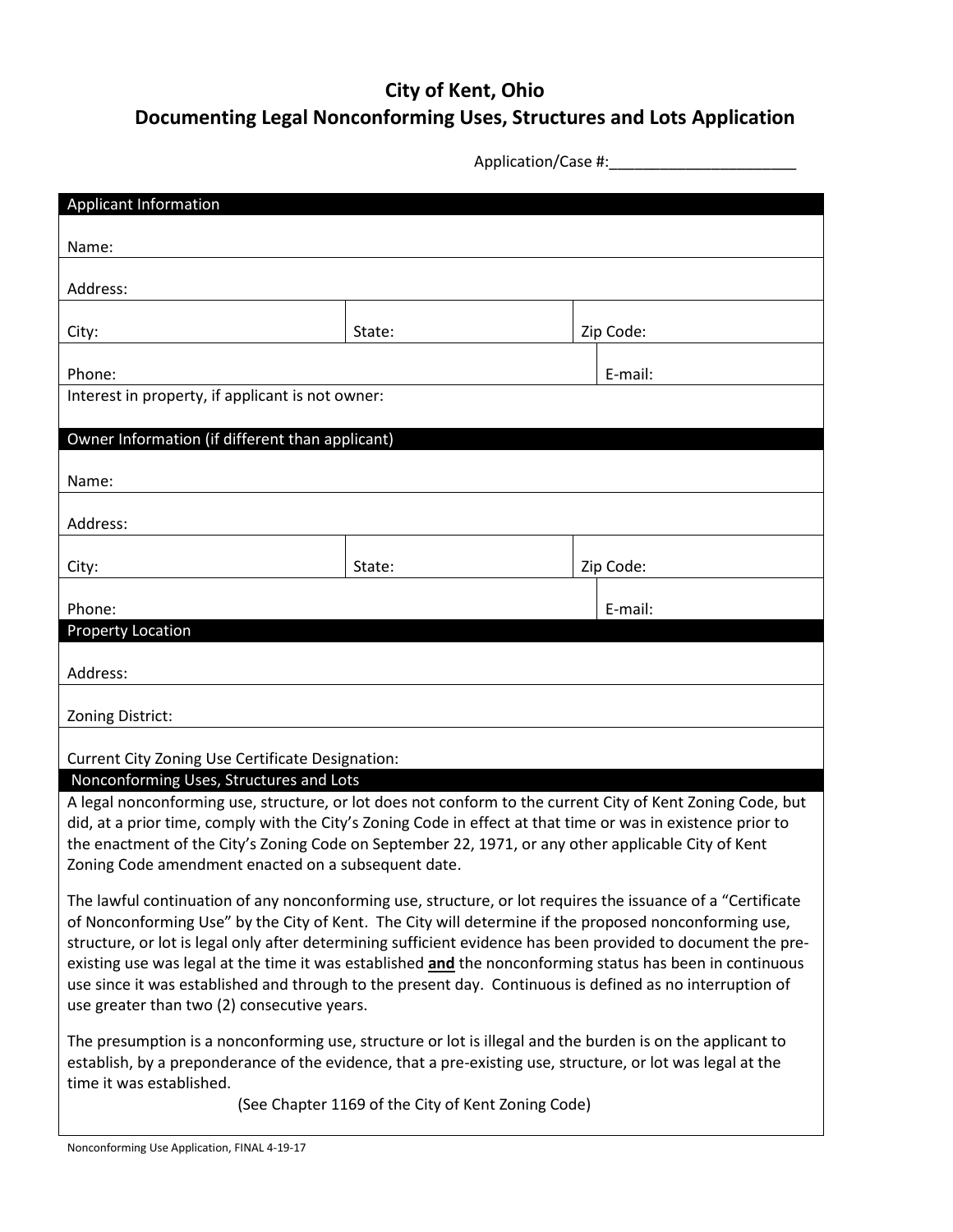## Documentation of Use/Structure/Lot Being Established and Continued

In all cases, the applicant bears the burden of demonstrating through the evidence provided that:

- 1) A use, structure, or lot meets the standard for legal nonconforming by providing documentation that the use, structure, or lot was established at a time when such use, structure or lot was legal or it was in effect prior to enactment of the City of Kent Zoning Code on September 22, 1971, or any other applicable City of Kent Zoning Code amendment enacted on a subsequent date; **and**
- 2) The nonconforming status has continued year-to-year, with no more than a 24-month interruption.
	- $\triangleright$  Examples of documentation that may be considered as evidence the nonconforming use was allowed when the nonconforming use was established **and** the use has been continuous includes, but is not limited to:
		- Building permits;
		- Site or building plans;
		- Leases, rent payment receipts;
		- Tax records;
		- Property insurance policies;
		- Building footprints visible on Sanborn maps, dated photographs, aerials or video recordings;
	- $\triangleright$  Documentation of evidence will need to be provided to the City's staff at the time Applicant submits an application so the information can be reviewed by staff and included in the meeting packets, which are disseminated to the BZA prior to the scheduled meeting. Please attach all documentation to the application in chronological/date order.
	- $\triangleright$  If sufficient documentation is not provided, the City's staff will designate the application as incomplete and it will not be scheduled for consideration by the BZA until such time that documentation of evidence is provided as part of the application submission.
	- $\triangleright$  City staff is not responsible for collecting and providing documentation. Applicants can review the City of Kent's property file records during normal business hours and request copies of any public record document. A per page copy fee may apply.
	- $\triangleright$  Merely submitting documentation does not guarantee the City will determine that a nonconforming use, structure or lot meets the legal standard for nonconforming status.
	- $\triangleright$  If an Applicant cannot provide documentation sufficient to support a conclusion of nonconforming status, it will result in a BZA determination to the contrary.

I certify, to the best of my knowledge, all information provided on this application is true and that the documentation I have provided to support my claim of nonconforming status has not been altered.

| Signature:                                              | Date: |
|---------------------------------------------------------|-------|
| Owner's Signature:<br>(required if applicant not owner) | Date: |